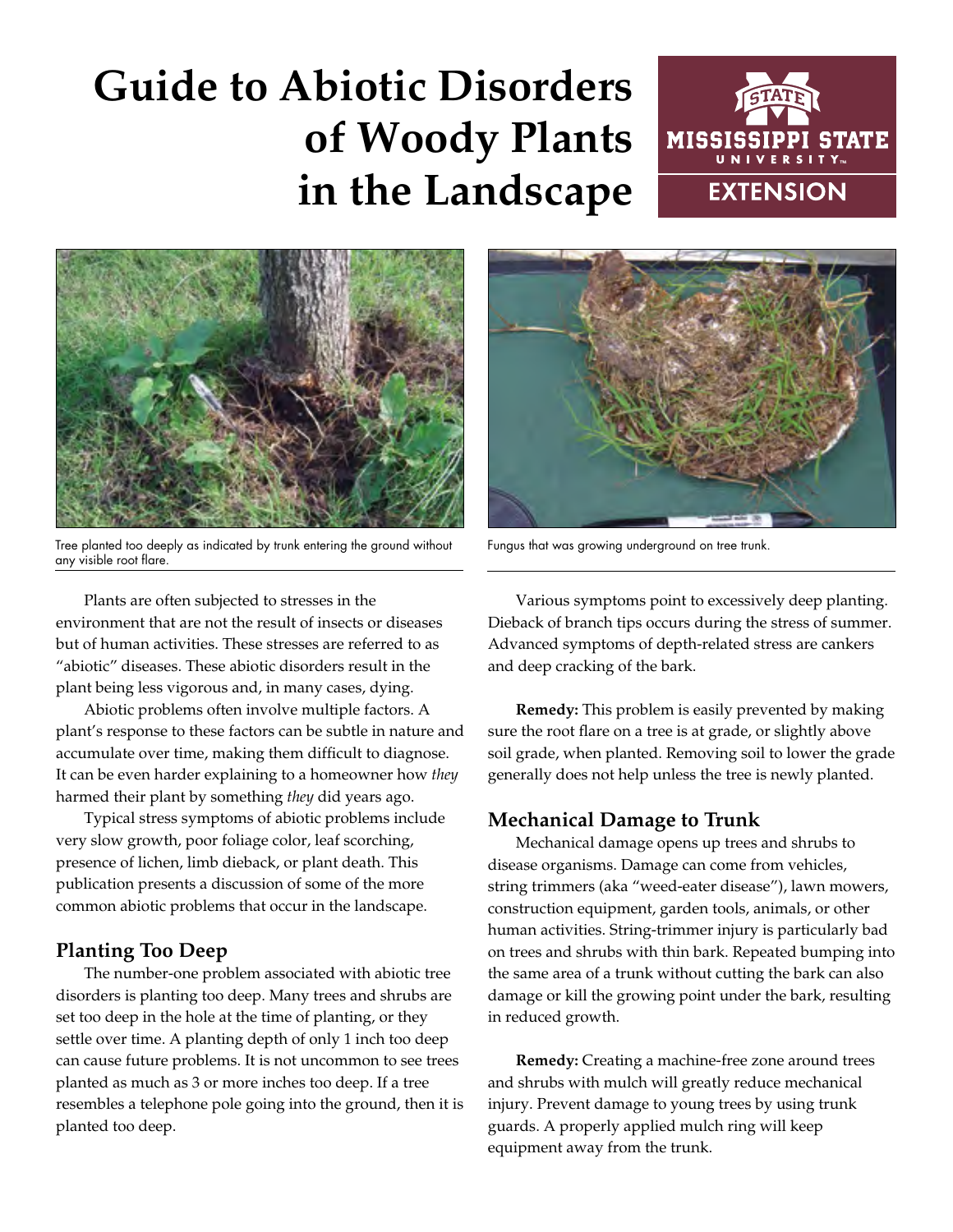

Bark peeled off a crape myrtle by string trimmer.

#### **Improper Mulching**

Mulch is used around plants to help conserve soil moisture, moderate soil temperatures, reduce weeds, and keep equipment away from plant trunks. The recommended depth is 2 to 3 inches for most organic mulches. Many gardeners, believing that more is better, create "mulch volcanoes." When mulch is piled up against the tree trunks, the bark stays too wet. Decay can occur, and the entire plant may die.

**Remedy**: Keep mulch several inches away from the trunk to prevent this problem from occurring. As the old mulch decomposes, it can be removed and worked into other garden areas. Additional mulch may be added occasionally to supplement the existing covering.

### **Girdling Roots**

A girdling root is one that is circled around the trunk or other roots at or below the soil line. It gradually cuts off the flow of nutrients. Maples, elms, and birches are



Excessive mulch piled up on trunk of a red maple.

particularly prone to their formation. Container-grown trees and shrubs that are often pot-bound frequently develop girdling roots. It is important to spread or cut circling roots at planting time to prevent future strangulation issues.

**Remedy:** Plant nursery stock that does not have circling roots in the pot. Dig a planting hole two to three times wider than the root ball. Girdling roots take years to develop. Early detection is important. Crossing roots that are visible on the soil surface and cutting into a tree trunk should be cut and removed while they are small.

#### **Soil Compaction**

Soil compaction is a major problem after construction. Its effects last for years. When the soil is compressed by trucks, cars, excessive pedestrian traffic, construction material, or heavy construction equipment, the soil structure is damaged.





Crossing surface root on Chinese elm. Construction equipment compressing soil around tree.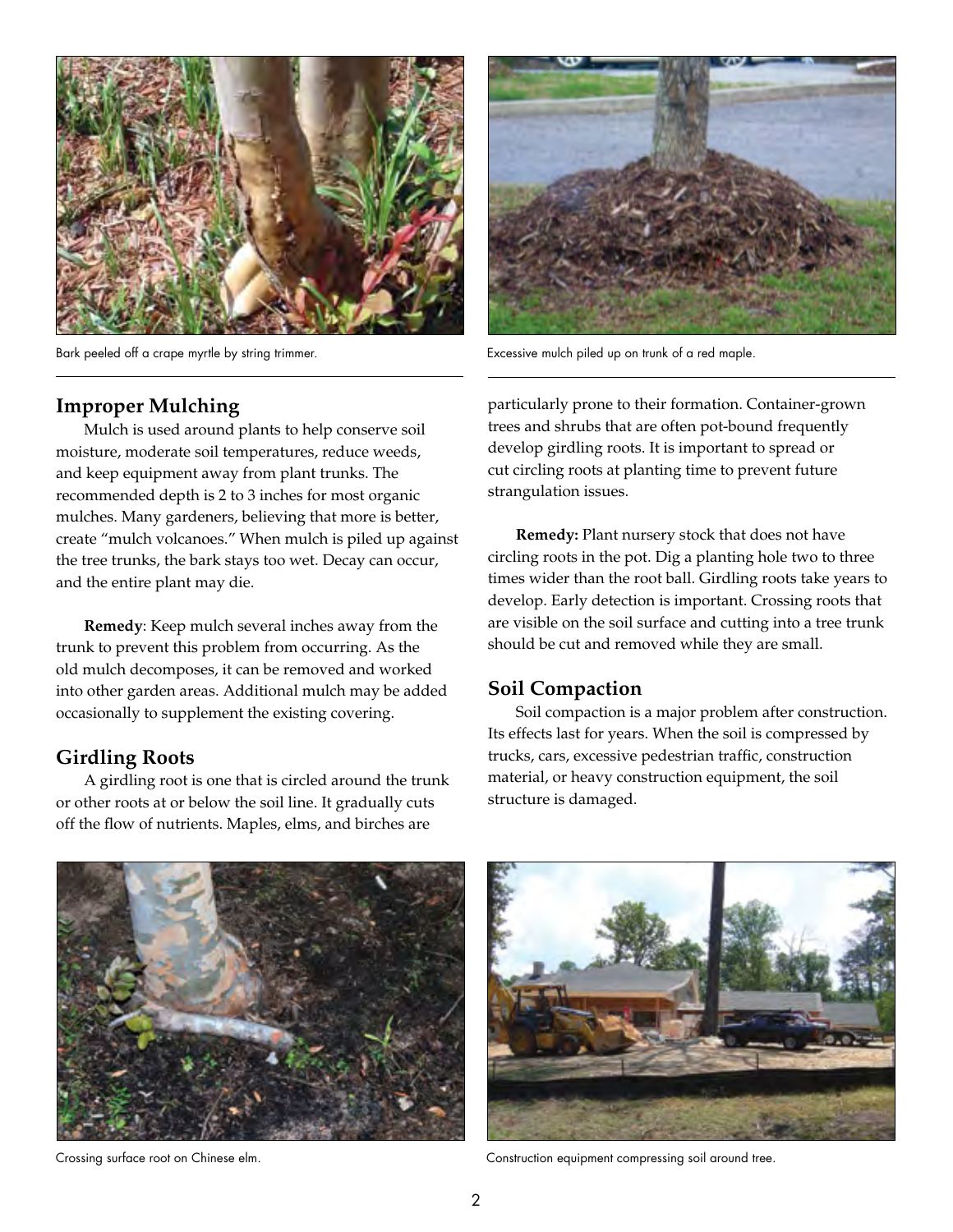

Excessive cut removed roots of live oak tree, causing decline of tree.

Air space in the soil is reduced or eliminated, depriving roots of oxygen. Wet soil and soil with a high clay content compact quickly. Soil compaction is a slow process that causes poor growth and even death of mature, well-established woody plants.

**Remedy:** Keep construction equipment and building materials outside the drip line of trees. Compacted soils in a planting bed can be improved by tilling in liberal amounts of organic matter before planting. Do not add it directly to the planting hole because it will cause water to collect in the hole after planting. Compacted lawn areas can be revived by going over the affected area with a lawn aerator.

#### **Mechanical Root Damage**

Construction damage impacts trees and shrubs in numerous ways: compacted soil, grade changes, loss of leaf area, and severe root loss or injury. It usually sets the tree up for gradual decline or death over a period of several



Distorted leaves caused by nontolerant herbicide sprayed to kill weeds around dogwood tree.

years. Anytime the soil grade is lowered or raised, even a few inches, existing shrubs and trees become predisposed to other environmental stresses.

Most of the feeder roots of trees or shrubs are within the upper 6 inches of the soil. Any digging, trenching, or rototilling within the root area of established trees or shrubs will cause harm. Damage usually occurs when establishing a new flower bed, adding shrubs under trees, installing a sprinkler system, or paving a driveway or patio area. The degree of damage depends on the depth of the digging and the amount of ground covered. Root damage may haunt the plant months or even years later, depending on the later environmental stresses.

**Remedy**: There is very little that can be done for roots damaged by digging. A minor amount of damage may have no visible effect, but severe damage will cause branch dieback. The best help for root-damaged trees or shrubs is to prevent any additional stress. Keep them watered



Packing material left on root ball and trunk of tree.



Excessive irrigation and poor suface drainage in an azalea planting.